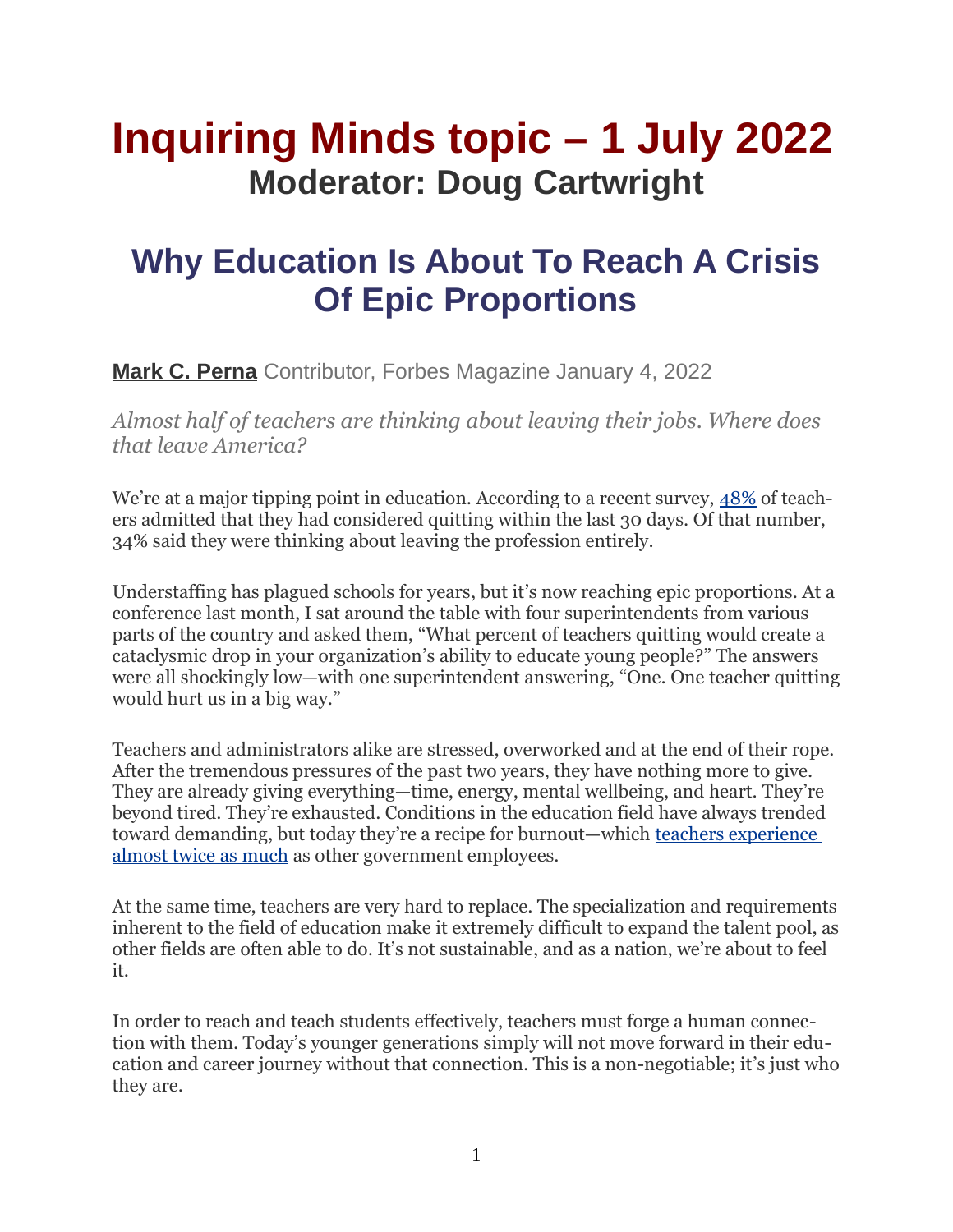The vast majority of teachers truly want to forge that meaningful connection with students. In fact, for many it was the driving force behind their decision to enter the profession. But, understaffed and overworked as they are, many simply have no time to show students that they see, hear, and care about them. Survival mode—where many teachers have lived for the past two years—doesn't allow much room for relationship building.

This creates a vicious cycle. Students aren't performing, so more burdens are placed on teachers to help students hit the mark, thus decreasing teachers' time and bandwidth to forge a human connection with students that is the basis for all learning. Teachers' legs are cut out from under them, yet they're still expected to carry their students across the finish line. It's a gridlock.

#### **What's the fallout of all this burnout and lack of connection? We'll see significant drops in three vital areas:**

**A drop in young people entering the profession**. Teachers and students spend hours every day together—and unfortunately, stress isn't easy to hide. Even teachers that don't actually mention their stress to the class manifest it in a thousand small ways that young people can observe.

The elevated and prolonged levels of teacher stress are warning the next generation not to become teachers. Who wants that kind of life, for that kind of money? Obviously, fewer people entering education will only exacerbate the teacher and substitute shortage for the long term.

The skills gap is going to hit the education field hard. There just won't be enough teachers to go around.

**A drop in education quality.** As current educators flee the profession and the next generation avoids entering it, we may see class sizes skyrocket—further straining the teachers that remain. Without a healthy student-teacher ratio, the quality of instruction, the individual time spent with each student, and any vestige of a human connection will inevitably drop.

The quality of education will also drop if states, desperate to staff their schools, lower the bar for teacher requirements. Such a move could potentially bring into the classroom "teachers" or substitutes who lack the necessary training and skills to teach effectively. A lower-quality educational experience will hurt not just the students, but soon the workforce and economy in significant ways.

**A drop in graduation rates**. How long before students, unengaged in school and with no human connection there, realize that there are ways they can succeed without that diploma? The gig economy has a place for them. There's always bitcoin. And no one will question their graduation status if they start their own business.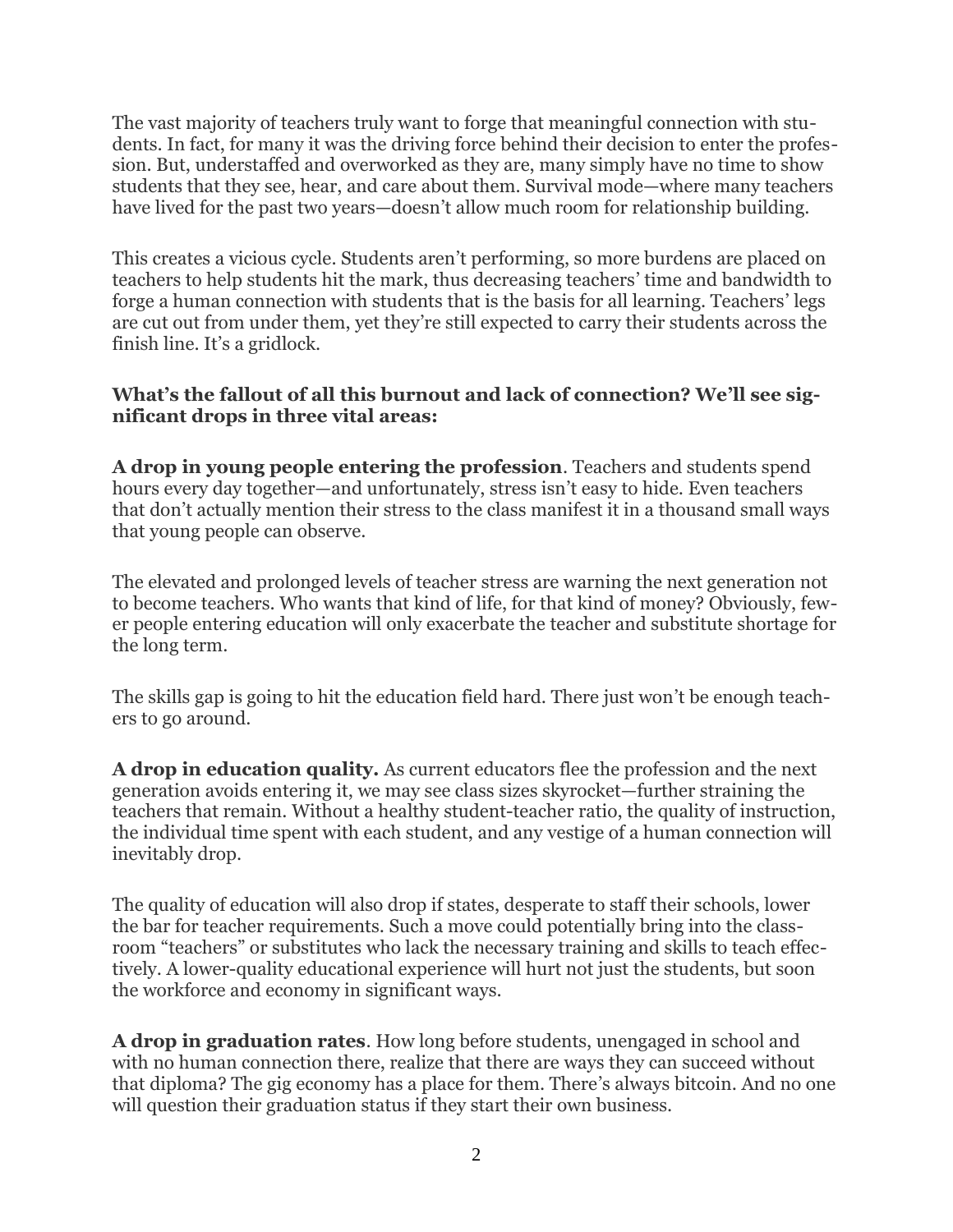Skills, rather than diplomas and degrees, are coming to the forefront in the hiring process. Amid our record talent shortage, employers are frantic for workers and are trying to entice them by any and all means: higher wages, sign-on bonuses, flexible work arrangements and more. How long before they relax their requirements to hire workers with the ability to do the job, even if they don't have a high school diploma?

This highly entrepreneurial generation is savvy enough to realize they can start making a living now—and worry about getting their GED later. If they don't feel that human connection at school, they're checking out, and not just mentally. They're not going to stay on a sinking ship.

#### **What to do right now? There's no magic bullet to solve this crisis. There are, however, several things that we can start doing right now to mitigate the worst of it.**

**• Take stuff off teachers' plates**. What happens if teachers don't do all the busy work they're supposed to do? What *really* happens? Will it change anything in the classroom experience? In our current climate, it's highly unlikely they'll be fired for not checking all the boxes. So what if we take the busy work away and free teachers to focus solely on the mission-critical tasks. The number-one question that administrators need to be asking themselves is, how can we lighten the load for teachers—effective immediately? What can we take off their plate to give them more time to focus on the all-important task of connecting with students?

**Stop preaching self-care**. Bubble baths and wine aren't going to cut it. We're beyond self-care. Teachers don't have time for it, and at this point, it just becomes another thing on an already overwhelming to-do list. Teachers need care from others, not just from themselves.

**• Don't expect teachers to "catch students up."** The Covid learning slide is a real and serious problem. But somehow, there has been an expectation that returning to in-person learning would magically solve all of it and bring students right back to their appropriate mastery levels. This puts incredible, even impossible pressure on teachers who are already overburdened with ever-changing policies and demands. Instead, as a nation we need to be realistic about where students are really at—and meet them there. That's the only way we're going to move them forward.

**Start rebuilding trust**. One key thing to remember is that everything that students need in the way of a human connection, teachers also need. Many times, there is no human connection between administrators and instructors. We need to uncover where trust has been compromised and commit to rebuilding it.

**• Equip teachers for their real work**. Teachers must forge a human connection with students before students will receive what's being taught. This is the real work of education: to awaken the mind and unleash the potential of the student. Connecting on a real level with these young people is the only way to educate them effec